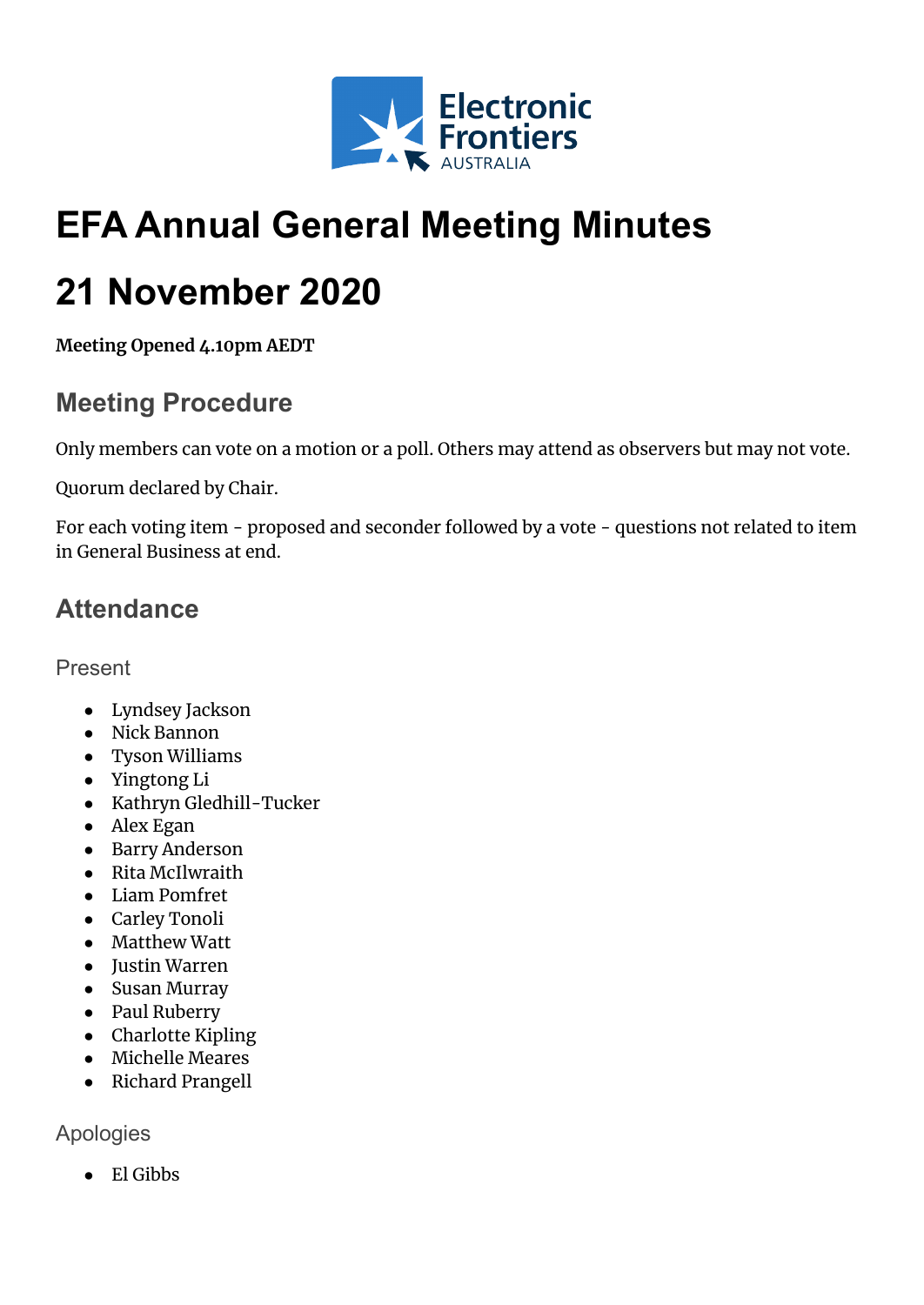# **Acceptance of Minutes from Previous Meeting**

**Motion: That the meeting accept that the minutes of the Annual General Meeting held on 24 November 2019 be accepted as true and correct record of that meeting.**

Proposed: Lyndsey Jackson

Seconded: Justin Warren

In favour:

- Nick Bannon
- Tyson Williams
- Yingtong Li
- Kathryn Gledhill-Tucker
- Alex Egan
- Barry Anderson
- Rita McIlwraith
- Liam Pomfret
- Carley Tonoli
- Matthew Watt
- Justin Warren

Abstain:

- Susan Murray
- Paul Ruberry
- Michelle Meares

Against: None

Motion carried.

### **Chair's Report**

The chair presented their annual report to the meeting. The meeting reflected on a challenging year due to the global pandemic, and the resilience of the organisation having survived a difficult year.

The meeting noted, with sadness, the passing of Peter Tonoli. The meeting observed a minute's silence as a mark of respect.

#### **Motion: That the meeting accept the Chair's Report.**

Proposed: Michelle Meares

Seconded: Justin Warren

In favour:

- Lyndsey Jackson
- Michelle Meares
- Paul Ruberry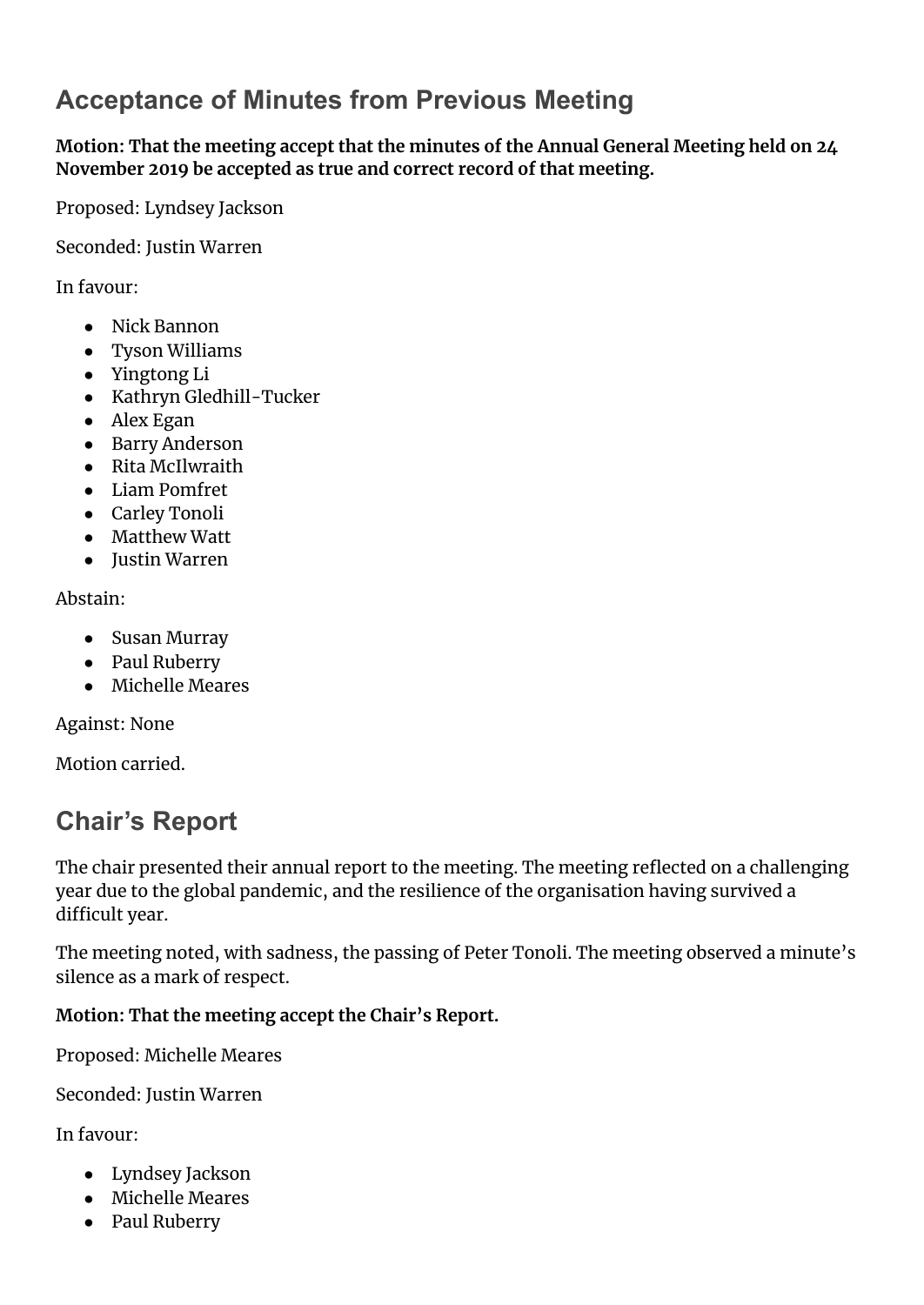- Alex Egan
- Liam Pomfret
- Yingtong Li
- Kathryn Gledhill-Tucker
- Barry Anderson
- Nick Bannon
- Rita McIlwraith
- Matthew Watt
- Tyson Williams
- Carley Tonoli
- Justin Warren
- Richard Prangell

Abstain: None

Against: None

Motion carried.

# **Treasurer's Report**

**Motion: That the meeting accept the financial statements and auditor's report as a true and fair view of the financial position of the organisation.**

Proposed: Justin Warren

Seconded: Carley Tonoli

In favour:

- Lyndsey Jackson
- Nick Bannon
- Tyson Williams
- Yingtong Li
- Kathryn Gledhill-Tucker
- Alex Egan
- Barry Anderson
- Rita McIlwraith
- Liam Pomfret
- Carley Tonoli
- Matthew Watt
- Justin Warren
- Paul Ruberry
- Michelle Meares
- Richard Prangell

Abstain:

● Susan Murray

Against: None

Motion carried.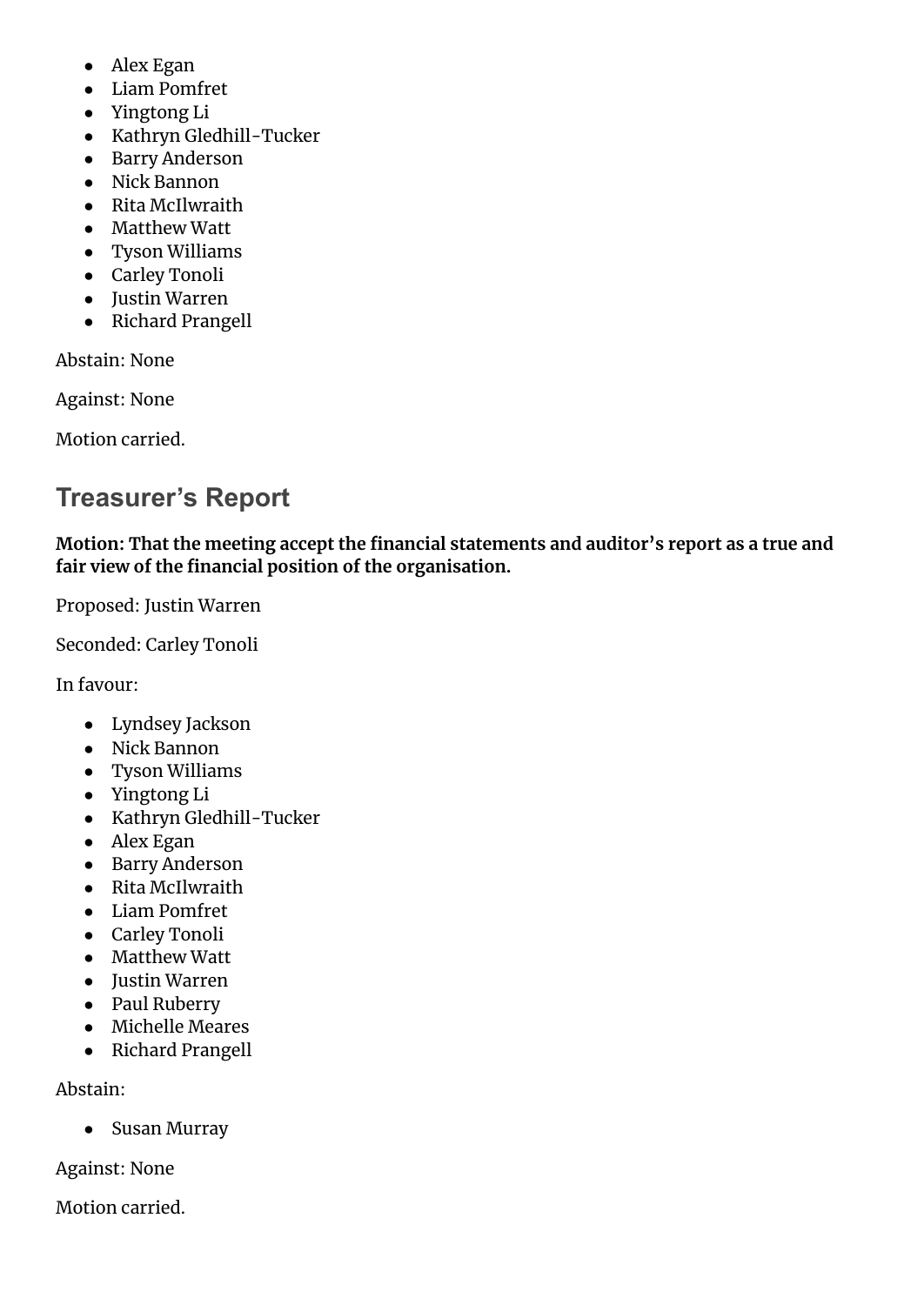# **Appointment of Auditor**

**Motion: That the Board will cause an audit of the FY2020-21 financial accounts of the organisation to occur.**

Proposed: Justin Warren

Seconded: Barry Anderson

In favour:

- Lyndsey Jackson
- Nick Bannon
- Tyson Williams
- Yingtong Li
- Kathryn Gledhill-Tucker
- Alex Egan
- Barry Anderson
- Rita McIlwraith
- Liam Pomfret
- Carley Tonoli
- Matthew Watt
- Justin Warren
- Paul Ruberry
- Michelle Meares
- Richard Prangell

Abstain:

● Susan Murray

Against: None

Motion carried.

### **Election of Board Members**

Returning Officer: Michelle Meares

The meeting thanked all outgoing board members for their service to the organisation.

454 eligible voters.

86 ballots cast.

6 candidates for 5 positions.

The following candidates were elected to the Board:

- Lyndsey Jackson
- Carly Tonoli
- Kathryn Gledhill-Tucker
- Justin Warren